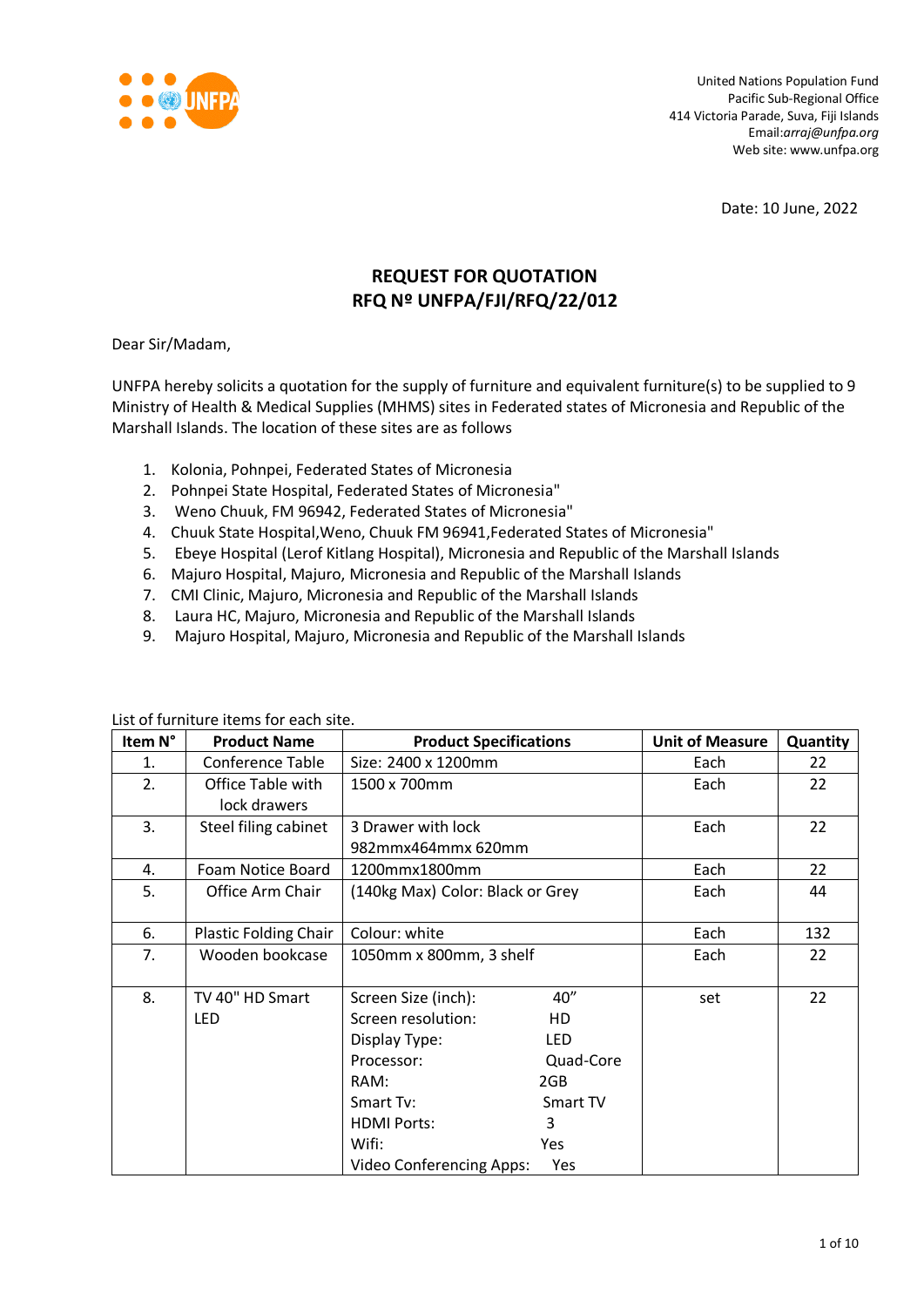

|  | Audio:                      | IR/External |  |
|--|-----------------------------|-------------|--|
|  | Speaker Out                 |             |  |
|  | Software or CMS:            | Zoom,       |  |
|  | Google Chrome, YouTube apps |             |  |

Images of the proposed furniture items is illustrated in Annex II.

This Request for Quotation is open to all legally-constituted companies that can provide the requested furniture items and have legal capacity to deliver in the country, or through an authorized representative.

#### **I. About UNFPA**

UNFPA, the United Nations Population Fund (UNFPA), is an international development agency that works to deliver a world where every pregnancy is wanted, every child birth is safe and every young person's potential is fulfilled.

UNFPA is the lead UN agency that expands the possibilities for women and young people to lead healthy sexual and reproductive lives. To read more about UNFPA, please go to: [http://pacific.unfpa.org](http://pacific.unfpa.org/)

#### **Objective:**

The object of the RFQ is to identify a supplier who can provide UNFPA PSRO with all the above mentioned list of furniture items or equivalent. The selected vendor is expected to deliver complete set of furniture and equipment's to each of the 9 MHMS sites, based on the specific Purchase Orders submitted to the vendor.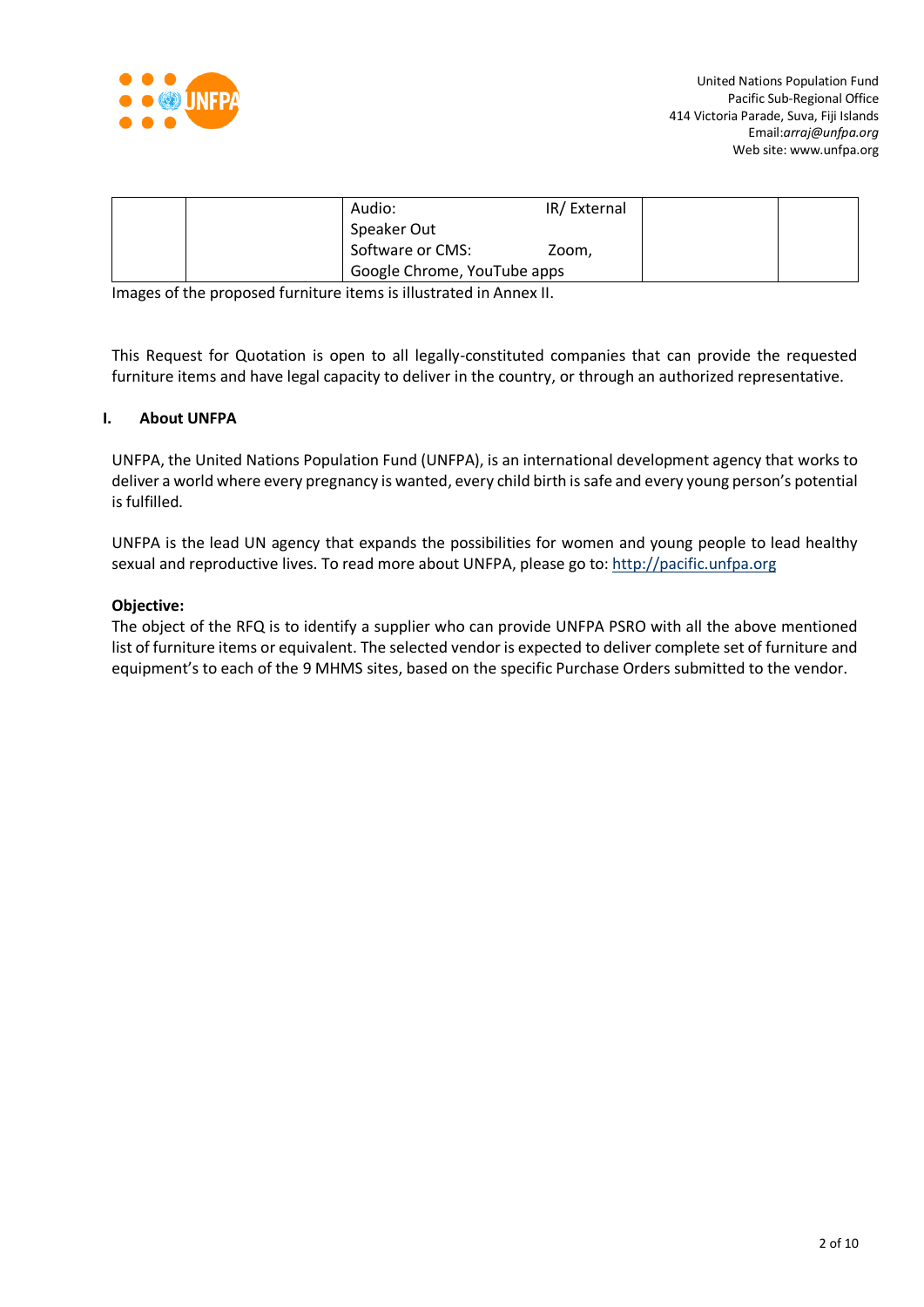

## **II. Questions**

Questions or requests for further clarifications should be submitted in writing to the contact person below:

| Name of contact person at UNFPA: | Arun Raj        |
|----------------------------------|-----------------|
| Tel Nº:                          | +679 3230732    |
| Fax Nº:                          | +679 3312785    |
| Email address of contact person: | arraj@unfpa.org |

The deadline for submission of questions is Thursday 23<sup>rd</sup> June, 5.00pm, Fiji Time. Questions will be answered in writing and shared with all parties as soon as possible after this deadline.

# **III. Content of quotations**

Quotations should be submitted in a single email whenever possible, depending on file size. Quotations must contain:

- a) Technical proposal, in response to the requirements outlined in the specifications should comply with:
- b) Price quotation, to be submitted strictly in accordance with Price Quotation Form.

Both parts of the quotation must be signed by the company's relevant authority and submitted in PDF format.

#### **IV. Instructions for submission**

Proposals should be prepared based on the guidelines set forth in Section III above, along with a properly filled out and signed price quotation form, and are to be sent by email to the contact person indicated below no later than: *Thursday, 23rd June 2022 at 5:00 PM Fiji Time*

| Secure Email address : | psro.bidding@unfpa.org |
|------------------------|------------------------|
|------------------------|------------------------|

Please note the following guidelines for electronic submissions:

- The following reference must be included in the email subject line: **RFQ Nº UNFPA/FJI/RFQ/22/012 – Supply of Furniture and equivalent furniture's.** Proposals that do not contain the correct email subject line may be overlooked by the procurement officer and therefore not considered.
- The total email size may not exceed **20 MB (including email body, encoded attachments and headers)**. Where the technical details are in large electronic files, it is recommended that these be sent separately before the deadline.
- When submitting electronic offers, Bidders will receive an auto-reply acknowledging receipt of the **first** email. Should you offer require to submit more than one email, in the body of this first email, bidders are requested to list the number of messages, which make up their technical offer and the number of messages, which make up their financial offer. If you do not receive any auto-reply for the first email from UNFPA's email system, please inform Ram Dahal, Operations and Quality Assurance Analyst at: [dahal@unfpa.org](mailto:dahal@unfpa.org)
- Any quotation submitted will be regarded as an offer by the bidder and does not constitute or imply the acceptance of any quotation by UNFPA. UNFPA is under no obligation to award a contract to any bidder as a result of this RFQ.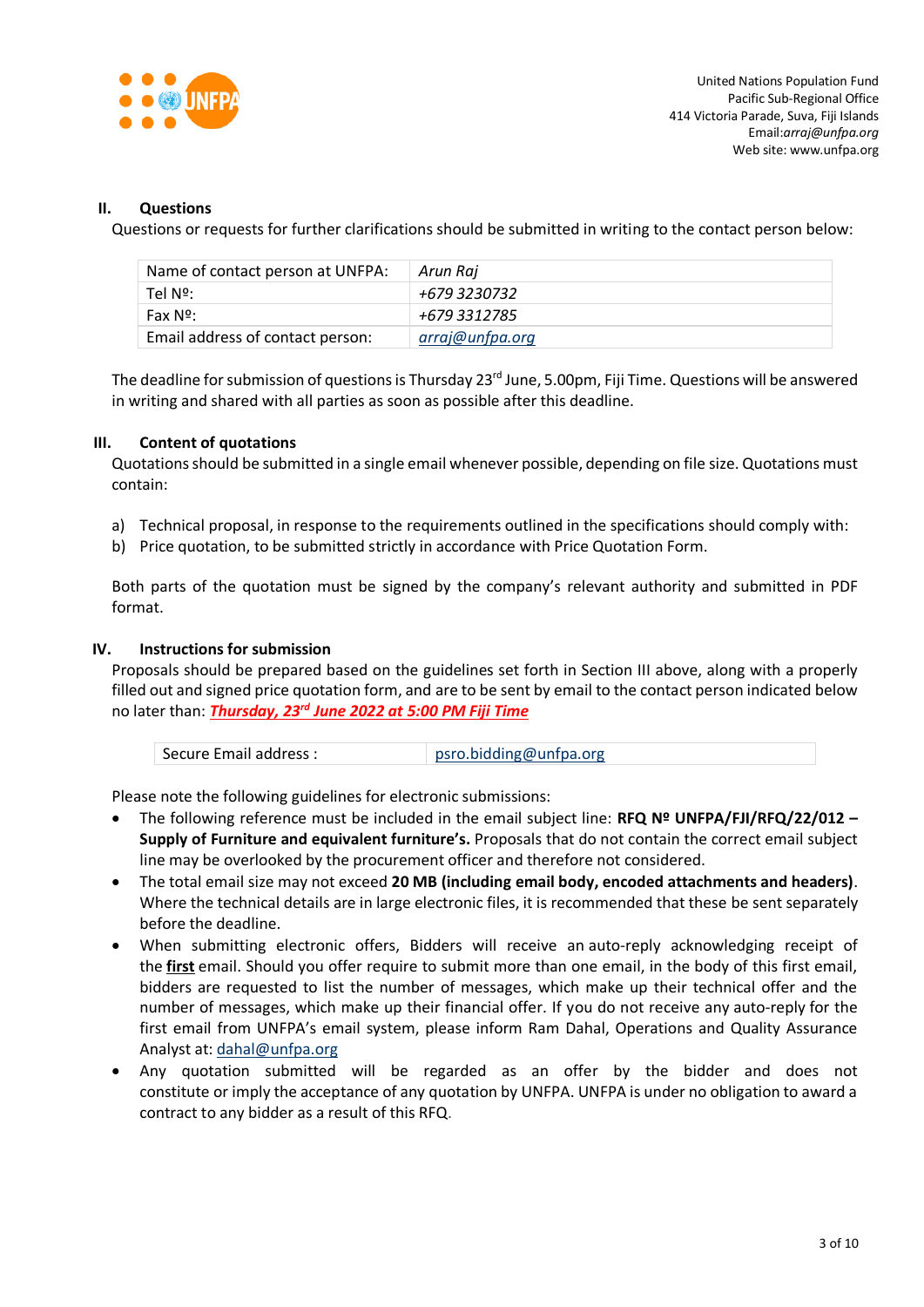

## **V. Overview of Evaluation Process**

Quotations will be evaluated based on the compliance with the technical specifications and the total cost of the goods (price quote). The evaluation will be carried out in a two-step process by an ad-hoc evaluation panel. Technical proposals will be evaluated for technical compliance prior to the comparison of price quotes.

## **VI. Award**

In case of a satisfactory result from the evaluation process, UNFPA shall award a Purchase Order to the lowest priced bidder whose bid has been determined to be substantially compliant with the bidding documents.

#### **VII. Right to Vary Requirements at Time of Award**

UNFPA reserves the right at the time of award of Contract to increase or decrease, by up to 20%, the volume of goods specified in this RFQ without any change in unit prices or other terms and conditions.

#### **VIII. Payment Terms**

UNFPA payment terms are net 30 days upon receipt of shipping documents, invoice and other documentation required by the contract.

#### **IX. [Fraud and Corruption](http://www.unfpa.org/about-procurement#FraudCorruption)**

UNFPA is committed to preventing, identifying, and addressing all acts of fraud against UNFPA, as well as against third parties involved in UNFPA activities. UNFPA's Policy regarding fraud and corruption is available here: [Fraud Policy.](http://www.unfpa.org/resources/fraud-policy-2009#overlay-context=node/10356/draft) Submission of a proposal implies that the Bidder is aware of this policy.

Suppliers, their subsidiaries, agents, intermediaries and principals must cooperate with the UNFPA Office of Audit and Investigations Services as well as with any other oversight entity authorized by the Executive Director and with the UNFPA Ethics Advisor as and when required. Such cooperation shall include, but not be limited to, the following: access to all employees, representatives agents and assignees of the vendor; as well as production of all documents requested, including financial records. Failure to fully cooperate with investigations will be considered sufficient grounds to allow UNFPA to repudiate and terminate the Agreement, and to debar and remove the supplier from UNFPA's list of registered suppliers.

A confidential Anti-Fraud Hotline is available to any Bidder to report suspicious fraudulent activities a[t UNFPA](http://web2.unfpa.org/help/hotline.cfm)  [Investigation Hotline.](http://web2.unfpa.org/help/hotline.cfm)

# **X. Zero Tolerance**

UNFPA has adopted a zero-tolerance policy on gifts and hospitality. Suppliers are therefore requested not to send gifts or offer hospitality to UNFPA personnel. Further details on this policy are available here: [Zero](http://www.unfpa.org/about-procurement#ZeroTolerance)  [Tolerance Policy.](http://www.unfpa.org/about-procurement#ZeroTolerance)

#### **XI. RFQ Protest**

Bidder(s) perceiving that they have been unjustly or unfairly treated in connection with a solicitation, evaluation, or award of a contract may submit a complaint to the UNFPA Head of the Business Unit Saira Shameem, UNFPA PSRO Deputy Director and Deputy Representative at shameem@unfpa.org. Should the supplier be unsatisfied with the reply provided by the UNFPA Head of the Business Unit, the supplier may contact the Chief, Procurement Services Branch at [procurement@unfpa.org.](mailto:procurement@unfpa.org)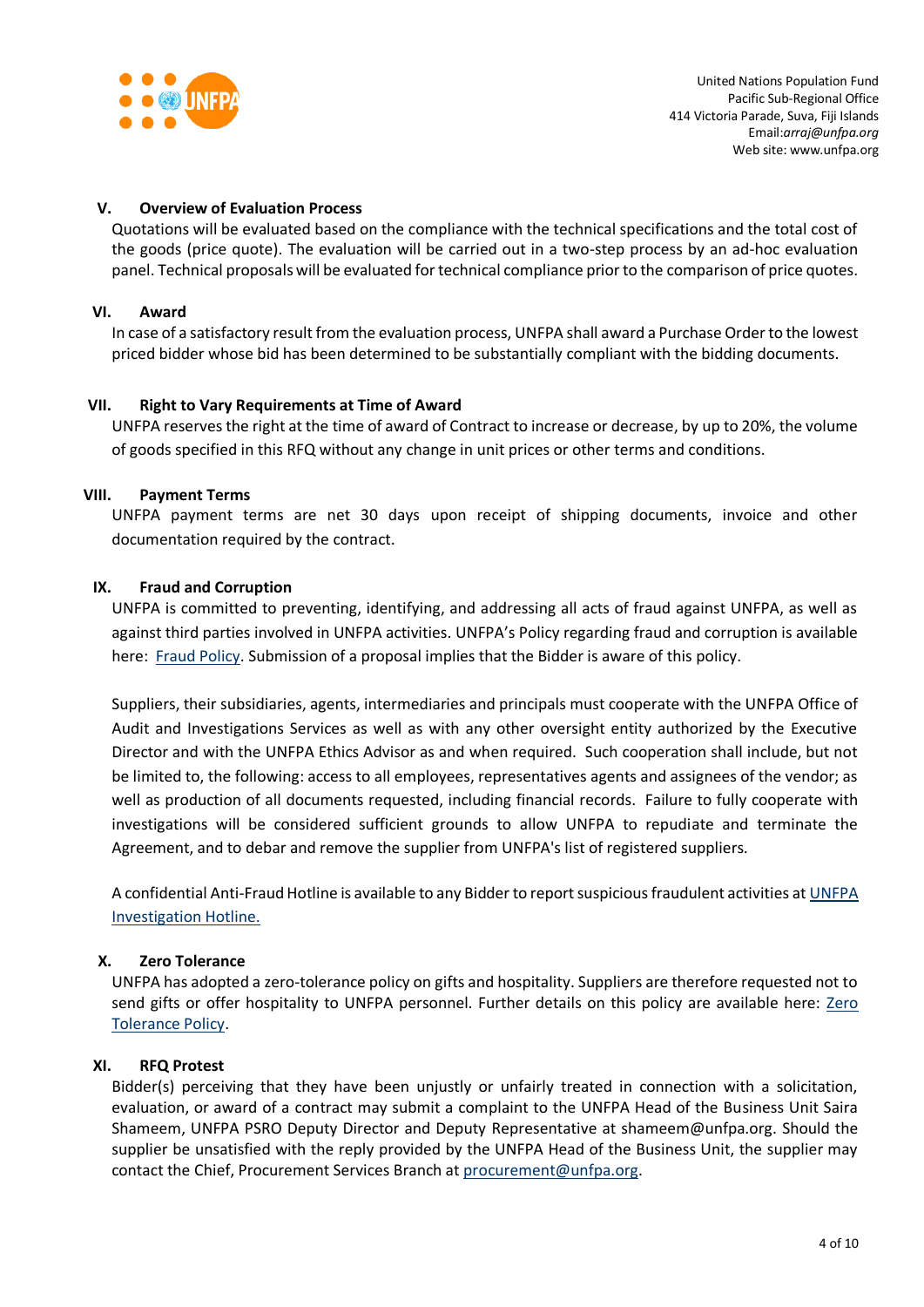

United Nations Population Fund Pacific Sub-Regional Office 414 Victoria Parade, Suva, Fiji Islands Email:*arraj@unfpa.org* Web site: www.unfpa.org

# **XII. Disclaimer**

Should any of the links in this RFQ document be unavailable or inaccessible for any reason, bidders can contact the Procurement Officer in charge of the procurement to request for them to share a PDF version of such document(s).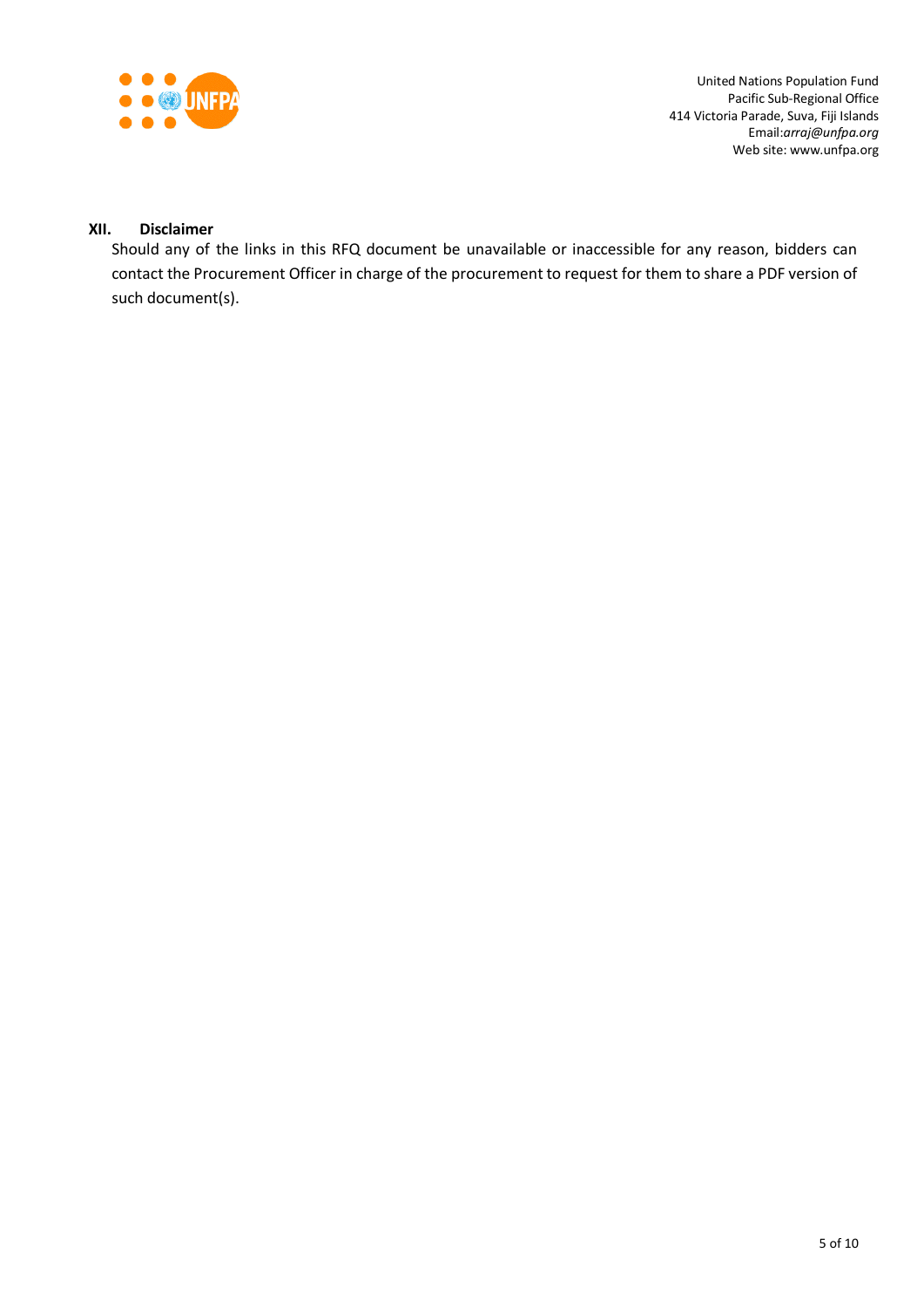

# **PRICE QUOTATION FORM**

| Name of Bidder:                                                                                                                        |                             |
|----------------------------------------------------------------------------------------------------------------------------------------|-----------------------------|
| Date of the quotation:                                                                                                                 | Click here to enter a date. |
| Request for quotation Nº:                                                                                                              | UNFPA/FJI/RFQ/22/012        |
| <b>Currency of quotation:</b>                                                                                                          |                             |
| <b>Validity of quotation:</b><br>(The quotation shall be valid for a period of<br>at least 3 months after the submission<br>deadline.) |                             |

| <b>Price Quotation Form</b>                      |                                                                                                                                                                                                                                                                                                               |      |                                 |                           |       |  |
|--------------------------------------------------|---------------------------------------------------------------------------------------------------------------------------------------------------------------------------------------------------------------------------------------------------------------------------------------------------------------|------|---------------------------------|---------------------------|-------|--|
| Item                                             | <b>Product Name &amp; Description</b>                                                                                                                                                                                                                                                                         |      | <b>Unit Price</b>               | <b>Number</b><br>of Units | Total |  |
| 1.                                               | Conference Table with 6 Chairs                                                                                                                                                                                                                                                                                | Each |                                 |                           |       |  |
| 2.                                               | Office Table with lock drawers                                                                                                                                                                                                                                                                                | Each |                                 |                           |       |  |
| 3.                                               | Steel filing cabinet                                                                                                                                                                                                                                                                                          | Each |                                 |                           |       |  |
| 4.                                               | Foam Notice Board                                                                                                                                                                                                                                                                                             | Each |                                 |                           |       |  |
| 5.                                               | Office Arm Chair                                                                                                                                                                                                                                                                                              |      |                                 |                           |       |  |
| 6.                                               | Plastic Folding Chair                                                                                                                                                                                                                                                                                         | Each |                                 |                           |       |  |
| 7.                                               | Wooden bookcase                                                                                                                                                                                                                                                                                               |      |                                 |                           |       |  |
| 8.                                               | TV 40" HD Smart LED                                                                                                                                                                                                                                                                                           |      |                                 |                           |       |  |
| TOTAL FOR 1 COMPLETE SET OF LISTED FURNITURES :  |                                                                                                                                                                                                                                                                                                               |      |                                 |                           |       |  |
| TOTAL FOR 22 COMPLETE SET OF LISTED FURNITURES : |                                                                                                                                                                                                                                                                                                               |      |                                 |                           |       |  |
|                                                  | Delivery Charges based on the<br><b>DAP</b><br>following 2010 Incoterm, to:                                                                                                                                                                                                                                   |      |                                 |                           |       |  |
|                                                  | Total Cost of Delivery to 7 sites listed:                                                                                                                                                                                                                                                                     |      |                                 |                           |       |  |
|                                                  | 1. Kolonia, Pohnpei, Federated<br><b>States of Micronesia</b><br>2. Pohnpei State Hospital,<br><b>Federated States of Micronesia"</b><br>Weno Chuuk, FM 96942,<br>3.<br><b>Federated States of Micronesia"</b><br>4. Chuuk State Hospital, Weno,<br>Chuuk FM 96941, Federated<br><b>States of Micronesia"</b> |      | <b>Estimated Delivery Date:</b> |                           |       |  |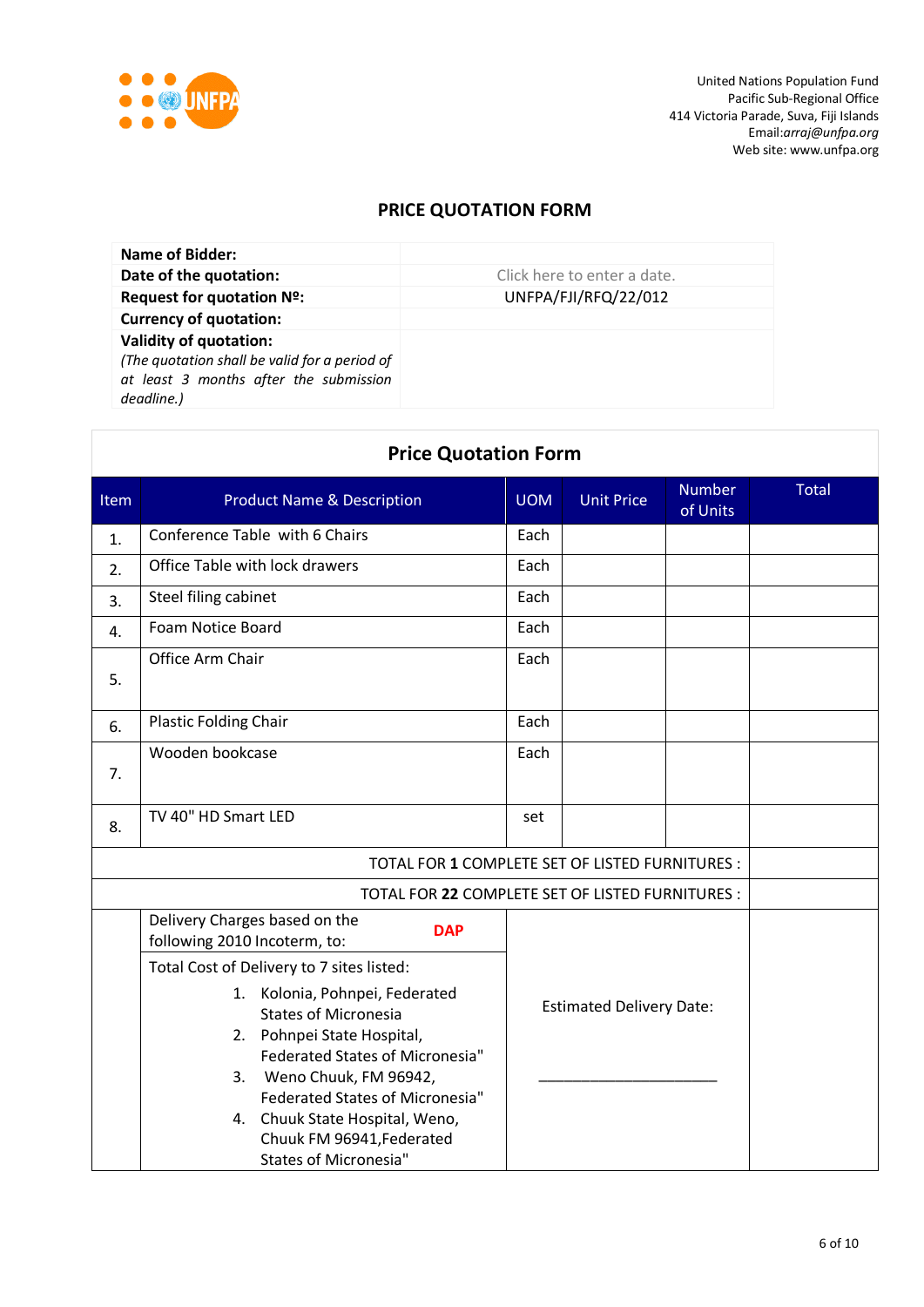

| GRAND TOTAL (for the supply set of listed furniture and equipment to 22 sites in Solomon                                     | Islands) |  |
|------------------------------------------------------------------------------------------------------------------------------|----------|--|
| Laura HC, Majuro, RMI<br>8.<br>Majuro Hospital, Majuro, RMI<br>9.                                                            |          |  |
| Ebeye Hospital (Lerof Kitlang<br>5.<br>Hospital), RMI<br>Majuro Hospital, Majuro, RMI<br>6.<br>CMI Clinic, Majuro, RMI<br>7. |          |  |

*Vendor's Comments:*

I hereby certify that the company mentioned above, which I am duly authorized to sign for, has reviewed RFQ UNFPA/FJI/RFQ/22/012 including all annexes, amendments to the RFQ document (if applicable) and the responses provided by UNFPA on clarification questions from the prospective service providers. Further, the company accepts the General Conditions of Contract for UNFPA and we will abide by this quotation until it expires.

|                | Click here to enter a<br>date. |
|----------------|--------------------------------|
| Name and title | Date and place                 |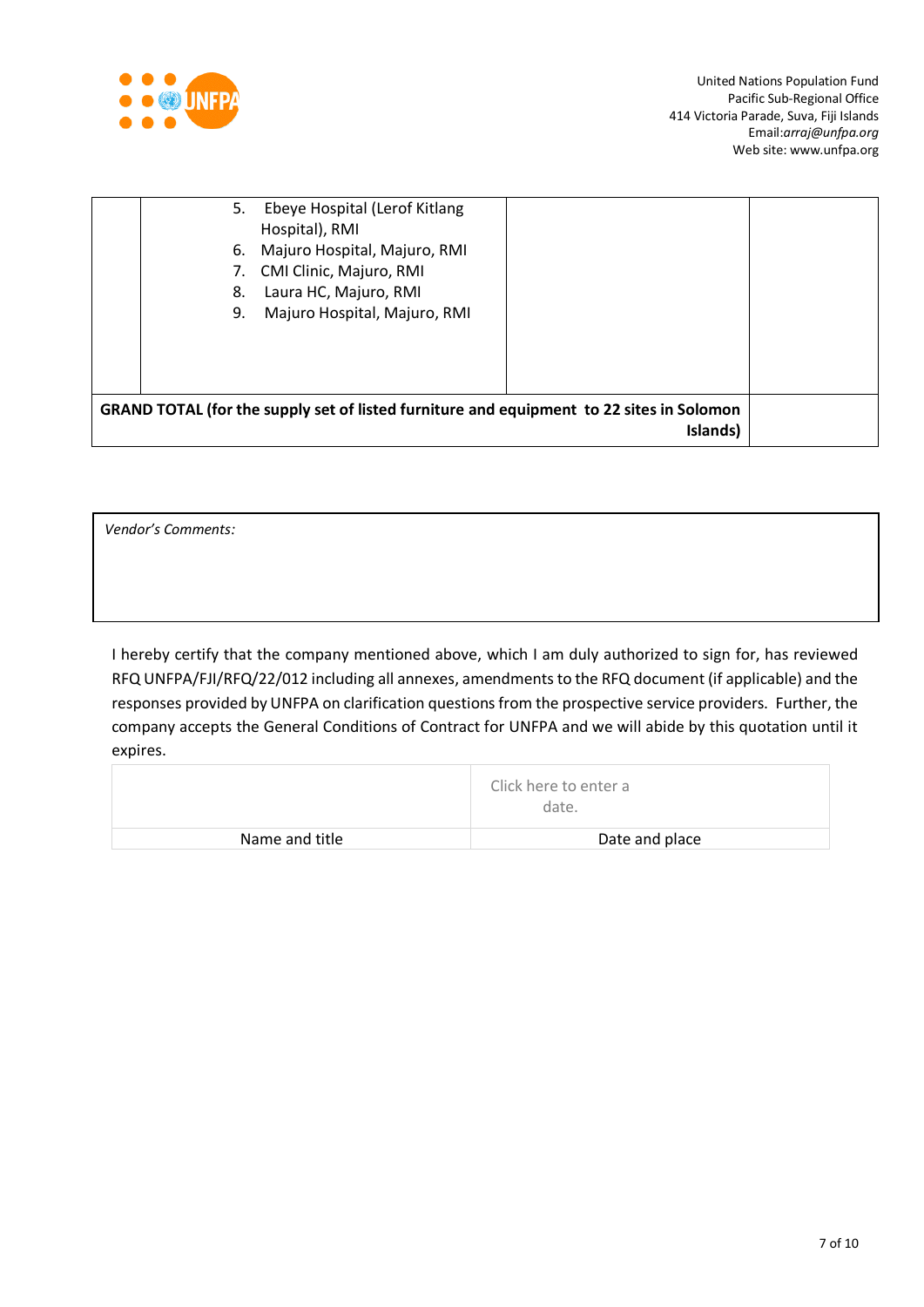

# **ANNEX I: General Conditions of Contracts: De Minimis Contracts**

This Request for Quotation is subject to UNFPA's General Conditions of Contract: De Minimis Contracts, which are available in: [English,](http://www.unfpa.org/resources/unfpa-general-conditions-de-minimis-contracts) [Spanish](http://www.unfpa.org/sites/default/files/resource-pdf/UNFPA%20General%20Conditions%20-%20De%20Minimis%20Contracts%20SP_0.pdf) and [French](http://www.unfpa.org/sites/default/files/resource-pdf/UNFPA%20General%20Conditions%20-%20De%20Minimis%20Contracts%20FR_0.pdf)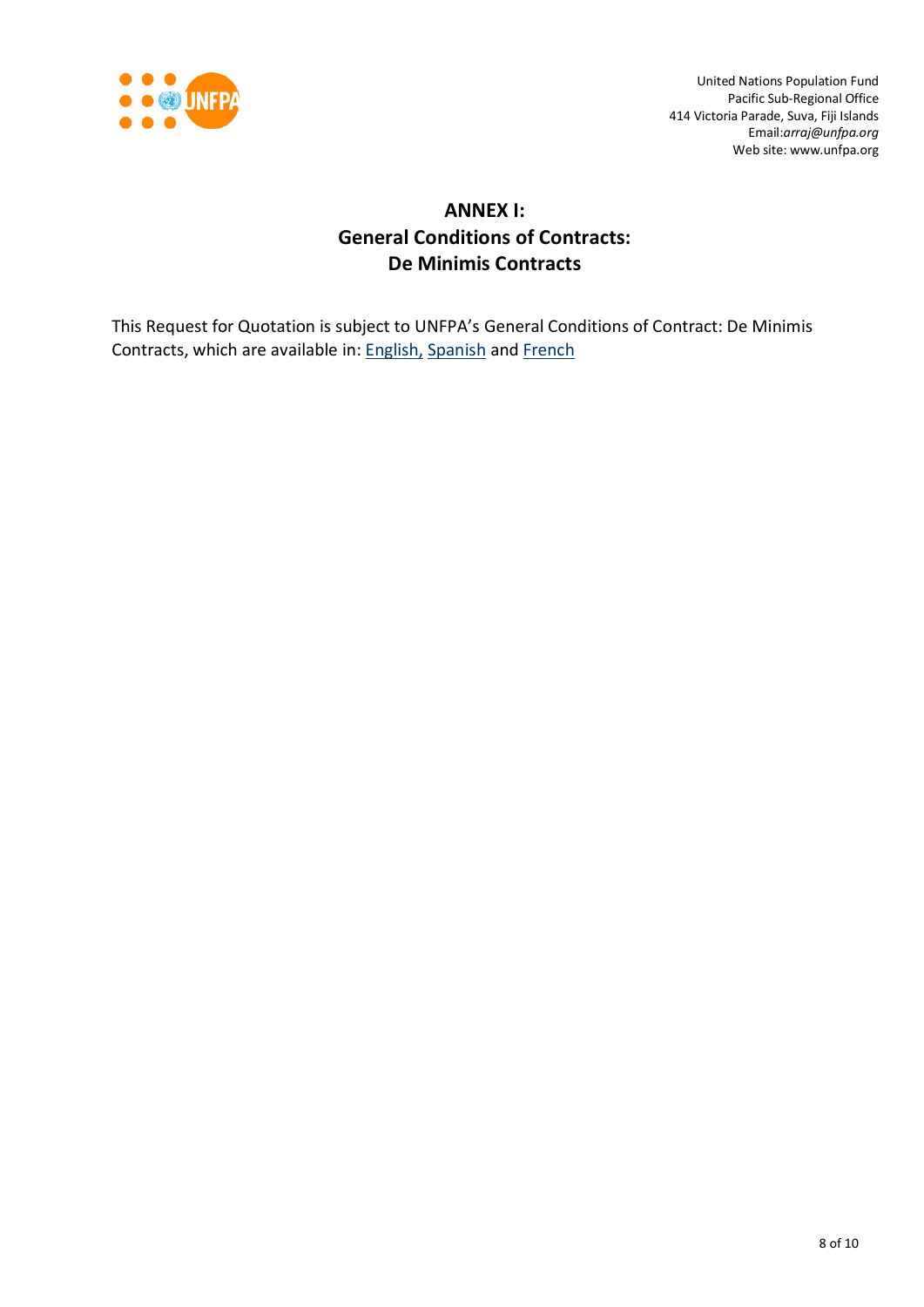

# **ANNEX II: Proposed Furniture Items:**

| Item N° | <b>Product Name</b>  | <b>Product Specifications</b>                                                                                                                                                                                                                                                                                                        | Image |
|---------|----------------------|--------------------------------------------------------------------------------------------------------------------------------------------------------------------------------------------------------------------------------------------------------------------------------------------------------------------------------------|-------|
| 1.      | <b>Office Table</b>  | lock drawers, 1500 x 700mm Color:<br>Grey or Brown                                                                                                                                                                                                                                                                                   |       |
| 2.      | Steel filing cabinet | 3 Drawer with lock<br>982mmx464mmx 620mm                                                                                                                                                                                                                                                                                             |       |
| 3.      | Foam Notice Board    | 1200mmx1800mm                                                                                                                                                                                                                                                                                                                        |       |
| 4.      | TV 40" HD Smart      | 40"<br>Screen Size (inch):<br>Screen resolution:<br>HD<br>LED<br>Display Type:<br>Quad-Core<br>Processor:<br>RAM:<br>2GB<br>Smart Tv:<br>Smart TV<br>3<br><b>HDMI Ports:</b><br>Wifi:<br>Yes<br>Yes<br>Video Conferencing Apps:<br>IR/<br>Audio:<br>External Speaker Out<br>Software or CMS:<br>Zoom,<br>Google Chrome, youtube apps |       |
| 5.      | Office Chair         | Arms, (140kg Max) Color: Black or<br>Grey                                                                                                                                                                                                                                                                                            |       |